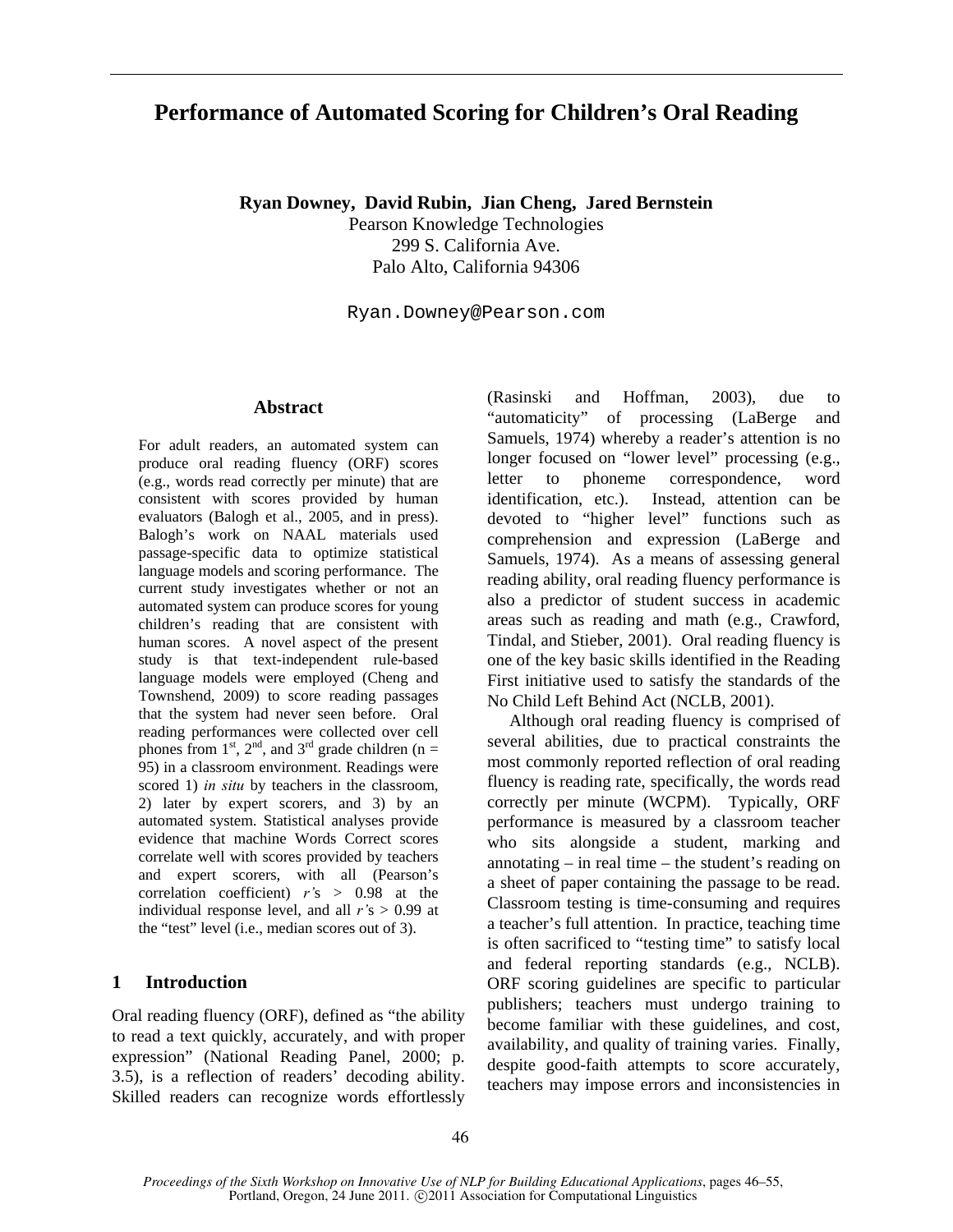scoring ORF performances due to unavoidable factors such as classroom distractions, varying experience with different accents/dialects, varying experience with scoring conventions, and differences in training, among others.

To address the need for a rapid and reliable way to assess oral reading fluency, a growing body of research has supported the use of automated approaches. Beginning with work by Bernstein et al. (1990) and Mostow et al. (1994), prototype systems for automatic measurement of basic components of reading have appeared. Recent projects have addressed finer event classification in reading aloud (Black, Tepperman, Lee, Price, and Narayanan, 2007), and word level reading (Tepperman et al., 2007), among others. Research has increasingly focused on systems to score passage-level reading performances (e.g., Balogh et al., 2005; Zechner, Sabatini, and Chen, 2009; Cheng and Townshend, 2009). Eskenazi (2009) presents a general historical perspective on speech processing applications in language learning, including reading.

The present automated ORF assessment was developed to deliver and score tests of oral reading fluency, allowing teachers to spend less time testing and more time teaching, while at the same time improving score consistency across time and location. Automated ORF tests are initiated by a click in a web-based class roster. Once a test is initiated, a call is placed to a local phone number and the test begins when the phone is answered. Instructions presented through the handset direct the student to read passages out loud into the cell phone, and these readings are sent to the automated ORF system for processing and scoring.

# **2 Present Study**

The scoring models used by the automated ORF test (see **Method** below) were originally developed based on adult readings, and then optimized on large sets of data collected from students reading passages produced by AIMSweb, a publisher of Reading Curriculum-Based Measurement (R-CBM) oral reading fluency passages (www.aimsweb.com). AIMSweb passages are leveled and normed across large samples of students. Previous validation studies found that when the system was optimized using data from students reading AIMSweb passages, machine scores correlated with trained human expert score with  $r = 0.95$  to 0.98, depending on the grade level of the student readers.

The primary question that the present studies attempt to answer is whether the automated scoring system can score newly inserted content – in this case, ORF passages offered by Sopris called "Dynamic Indicators of Basic Early Literacy Skills", or DIBELS (www.dibels.com) – accurately and at a high level of reliability. This is an evaluation of text-independent Rule Based Language Models (RBLMs) that were developed with training data from *other* readers performing on *other* passages and then applied to the new passages.

A secondary question of interest involves how different types of scorers may assign Words Correct scores differently. Two groups of human scorers were recruited: 1) teachers who were recently trained in DIBELS scoring methods who would perform scoring in the classroom, and 2) expert scorers with the ability to score reading recordings carefully and at their convenience, without classroom distractions. Answering the first part of the question involves comparing machine Words Correct scores to human scores when teachers make ratings in the classroom environment as the student reads into the phone. This analysis reveals if the machine and teachers produce systematically different scores when testing is performed in a "live" classroom with the typical attentional demands placed on a teacher scoring an ORF passage. Answering the second part of the question involves comparing machine Words Correct scores to a "consensus", or median Words Correct value, from expert scorers. These three experts, with over 14 years of combined experience scoring DIBELS passages, listened to recordings of the same readings made in the classroom. Because the recordings were digitally preserved in a database, the expert scorers were able to replay any part(s) of the recordings to determine whether each word was read correctly. The benefit of being able to replay recordings is that such scores obtained are, in theory, closer to capturing the "truth" of the student's performance, unaffected by biases or distractions encountered by scorers performing a "live" rating.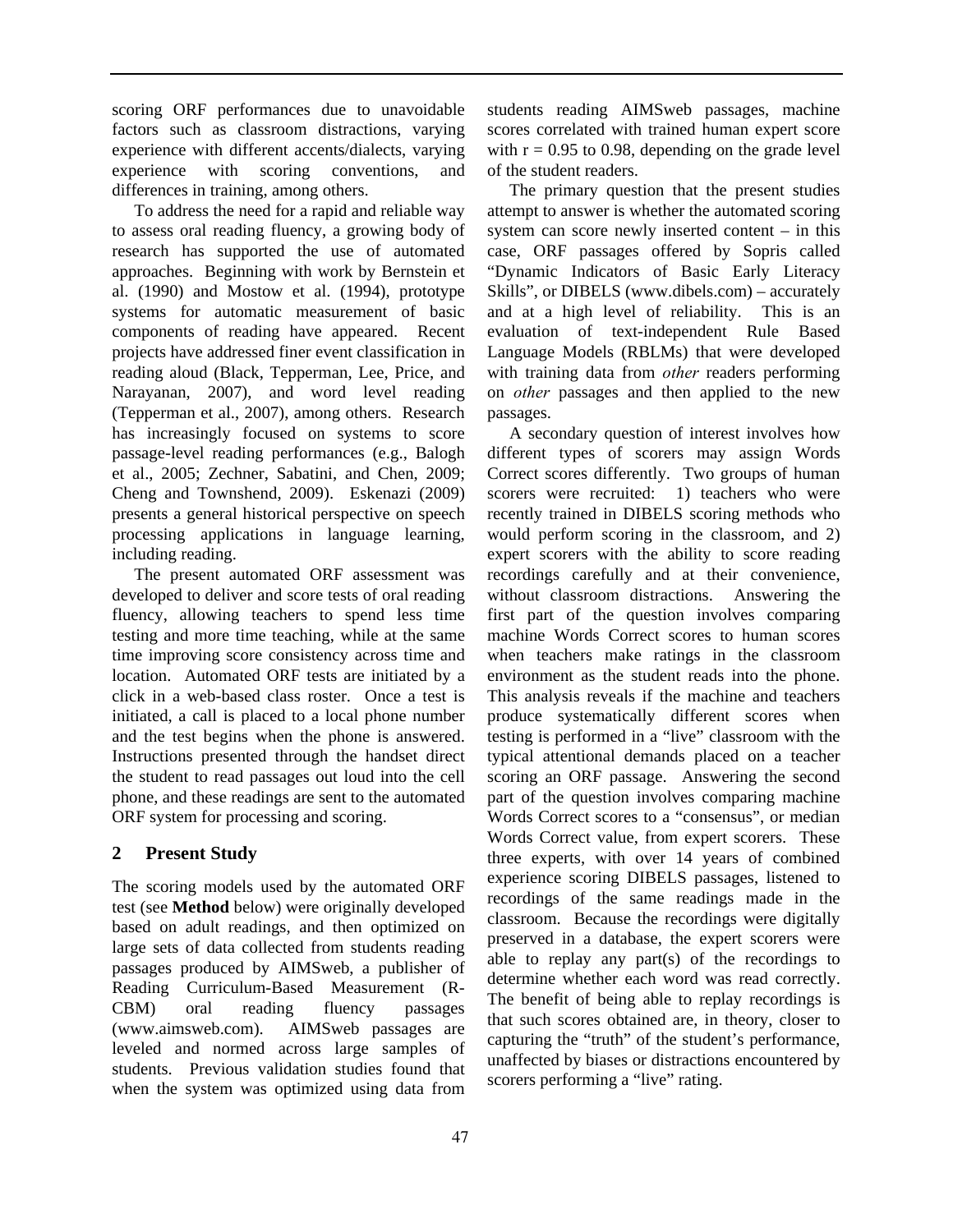## **2.1 Method**

#### **2.1.1 Rule Based Language Models**

The scoring models used by the automated ORF system are RBLMs such as those described by Cheng and Townshend (2009). Such models outperform traditional n-gram language models (Cheng and Shen, 2010), in part by adding intuitively simple rules such as allowing a long silence as an alternative to a short pause after every word, leading to improvements in accuracy. Also, rules like those described by Cheng and Townshend (2009) consider much longer sequential dependencies. The basic idea for this kind of language model is that each passage gets a simple directed graph with a path from the first word to the last word. Different arcs are added to represent different common errors made by the readers, such as skipping, repeating, inserting, and substituting words. For each arc, a probability is assigned to represent the chance that the arc will be chosen. Knowledge of performance on other readings produces linguistic rules, such as *she* can substitute for *he*, a single noun can replace a plural noun, the reader may skip from any place to the end, etc. All the rules used in RBLMs can be classified into five broad groups:

- 1. skip/repeat rules
- 2. rules using part-of-speech (POS) tagging information
- 3. rules accommodating for insertion of partial words
- 4. general word level rules
- 5. hesitation and mouth noise rules

A detailed analysis of the role of rules in RBLMs was described in Cheng and Shen (2010).

The language rules are extrapolated from transcriptions of oral reading responses to passages using four base rules: any word substitutes for any word with a low probability; any word is inserted after any word with a low probability; any word is skipped with a low probability; any word is repeated immediately with a low probability. Following Cheng and Townshend (2009), the first two are the only rules that allow out-of-vocabulary words and their probabilities are fixed to the lowest level, so their arcs will never be traversed unless there is no other choice.

General language model rules for reading can be inferred from clustering traversals of the basic models and proposing further rules that can be applied to new reading passages and used to infer underlying knowledge about the reading. Arcs are added to represent commonly observed noncanonic readings. Further analysis of rule-firing details may provide diagnostic linguistic information about children's reading habits that can be reported and analyzed.

In the present automated scoring system, new passages are automatically tagged for part-ofspeech (POS) using the Penn Tree Tagger (Marcus, Santorini, and Marcinkiewicz, 1993). POS tags allow specification of certain general rules based on linguistic properties, such as:

- NN (noun, singular or mass) can become NNS (noun, plural);
- VBZ (verb, 3rd person singular present) can become VBP (verb, non-3rd person singular present); and so on.

These patterns occur quite frequently in real responses and can therefore be accounted for by rules. Sentence, clause, and end-of-line boundaries are tagged manually. Marked up passages are then inserted into the ORF scoring system, providing data regarding places in the reading that may result in pauses, hesitations, corrections, etc. If the expected response to a reading passage is highly constrained, the system can verify the occurrence of the correct lexical content in the correct sequence. It is expected that the system, using previously trained data coupled with the RBLMs from the newly inserted passages, will be able to produce Words Correct scores with high accuracy (i.e., consistent with human Words Correct scores).

Here, we make a final note on the use of Words Correct instead of words correct per minute (WCPM), when WCPM is the most common measure for quantifying oral reading performance. The automated system presents students with a 60 second recording window to read each passage, but it calculates a truer WCPM by trimming leading and trailing silence. Human scorers simply reported the number of words correct, on the assumption that the reading time is the recording window duration. Thus, Words Correct scores are the appropriate comparison values, with a fixed 60 second nominal reading time.

#### **2.1.2 Participants**

A total of 95 students were recruited from the San Jose Unified School District in San Jose,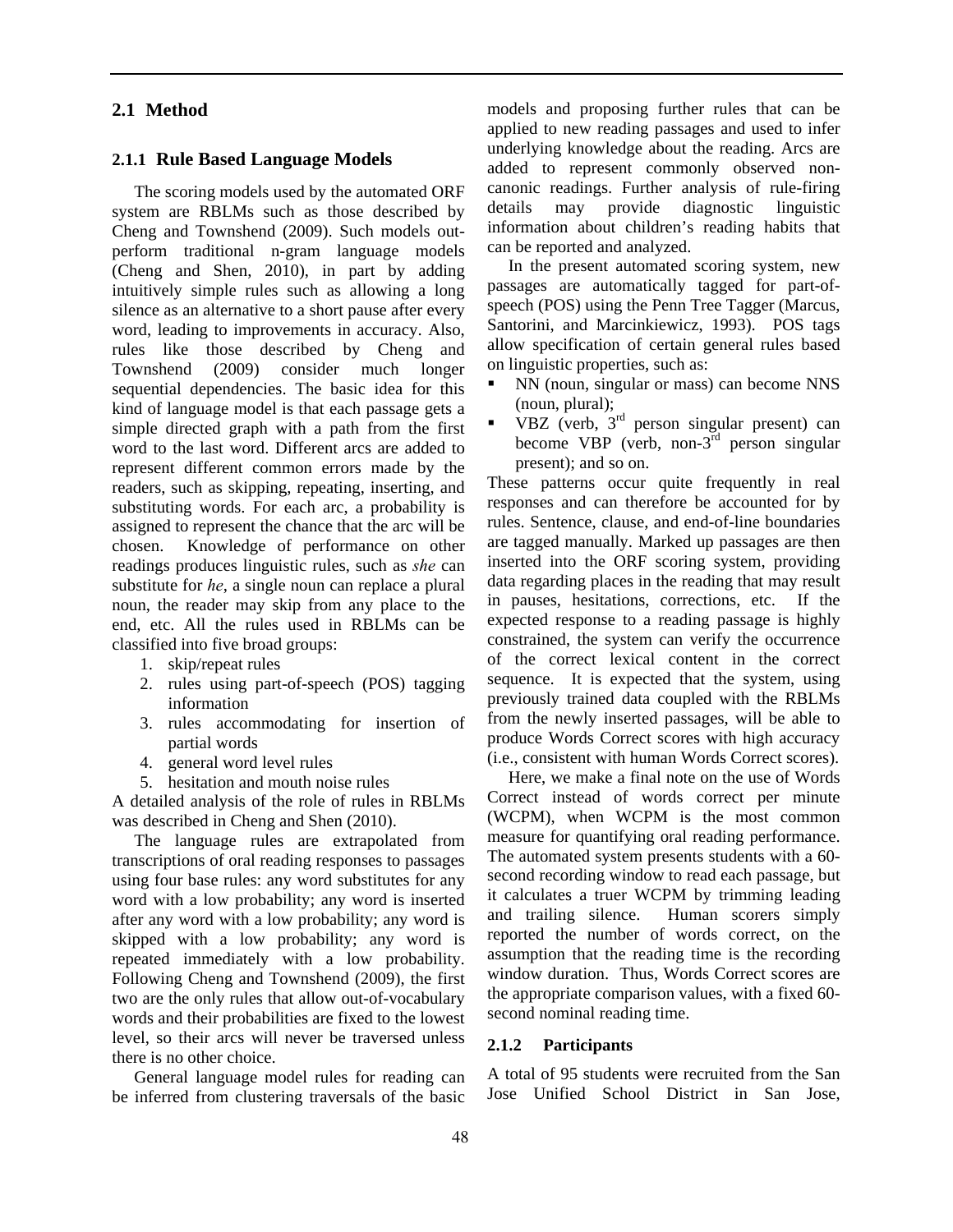California. The students were 20 first graders, 20 second graders, and 55 third graders, all enrolled in a summer school program. Students with known speech disorders were included in the study, as was one student with a hearing impairment. Roughly half of the participants were male and half were female. A number of English Language Learners are known to have been included in the sample, though language status was not recorded as a variable for this study. It is not known whether any of the students had been diagnosed with reading disabilities.

Four Teachers were trained to administer and score DIBELS ORF passages by an official DIBELS trainer, over the course of a two day training session. All Teachers were reading experts or teachers with experience in reading education. They were trained to navigate a web application that triggers delivery of tests over cell phones under classroom testing conditions. Evaluator qualifications are summarized in Table 1.

| Evaluator | Highest degree,<br>or relevant certification | <b>Years</b><br>assessing<br>reading |
|-----------|----------------------------------------------|--------------------------------------|
| Teacher 1 | MA Education                                 | 8                                    |
| Teacher 2 | MA Education                                 | 7                                    |
| Teacher 3 | <b>Reading Credential</b>                    | 15                                   |
| Teacher 4 | <b>BA</b> Education                          | 12                                   |
| Expert 1  | MS, Statistics                               | 5                                    |
| Expert 2  | EdS, Education                               | $\mathcal{D}_{\mathcal{L}}$          |
| Expert 3  | <b>MA</b> Education                          | 20                                   |

Table 1. Evaluator qualifications

### **2.1.3 Procedure**

First, nine passages – three for each of the three grades, presented together in a single test – were drawn from the DIBELS Benchmark test materials. Each DIBELS passage was tagged for parts of speech and formatting (e.g., line breaks) and inserted into the automated scoring system. Rulebased language models were produced for each passage.

During data collection, each student read the grade-appropriate DIBELS Benchmark test (3 passages) into a cellular telephone in the classroom. With three passages per student, this process yielded 285 individual reading performances.

Once a test was initiated, Teachers allowed the test to run independently and scored manually alongside the student reading into the phone. According to standard DIBELS scoring conventions, the students were allowed to read each passage for one minute. Teachers calculated and recorded the Words Correct score on a worksheet for each passage. Teachers returned the annotated score sheets for analysis.

Later, three Expert scorers logged in to a webbased interface via the Internet, where they listened to the digitized recordings of the readings. All three Expert scorers had extensive experience with DIBELS rating. One Expert was the DIBELS trainer who provided the DIBELS training to the Teachers for this study. Experts scored students' performance manually using score sheets with the instruction to use standard DIBELS scoring conventions. Each Expert entered a Words Correct score for each passage using the web interface, and the score sheets were returned for analysis.

## **2.1.4 Automated scoring**

Incoming spoken responses were digitally recorded and sent to a speech processing system that is optimized for both native and non-native speech. Recognition was performed by an HMMbased recognizer built using the HTK toolkit (Young, et al., 2000). Acoustic models, pronunciation dictionaries, and expected-response networks were developed in-house using data from previous training studies involving many thousands of responses. The words, pauses, syllables, phones, and even some subphonemic events can be located in the recorded signal, and "words recognized" are compared with "words expected" to produce a recognized response and word count.

The acoustic models for the speech recognizer were developed using data from a diverse sample of non-native speakers of English. In addition, recordings from 57 first-grade children were used to optimize the automated scoring system to accommodate for characteristics specific to young children's voices and speech patterns. These participants produced 136 usable, individual reading samples. These samples were each rated by two expert human raters. Using this final training set, the scoring models were refined to the point that the correlation between human and machine scoring was 0.97 for WCPM.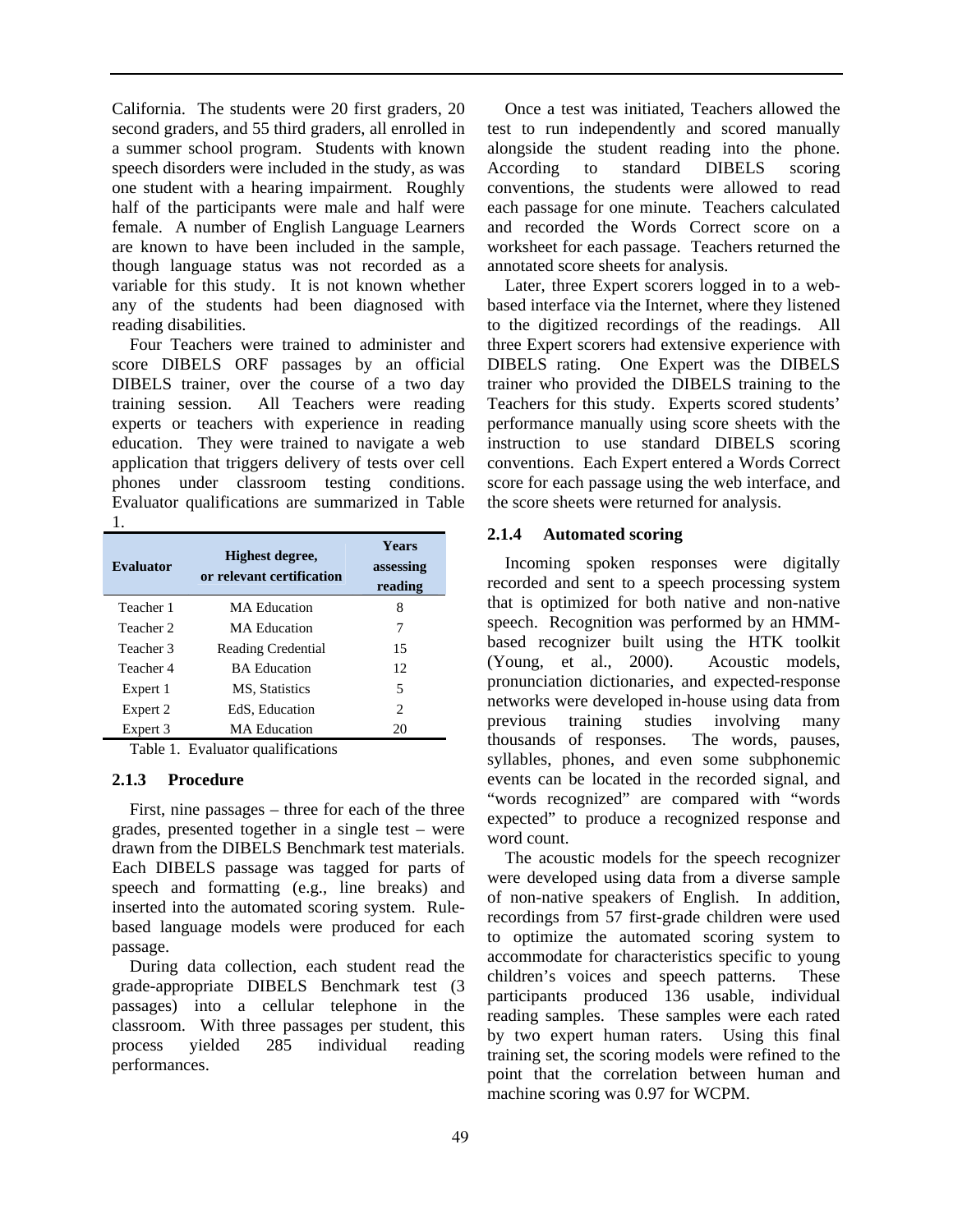#### **2.1.5 Human scoring**

During data preparation, it was noted that many of the teacher scores were several words longer than would be expected based on the machine scores. Further investigation revealed that teachers would occasionally continue scoring after the one minute point at which the system stopped recording a passage, perhaps because they hadn't heard the notification that the reading was complete. A total of 31 out of 285 instances (~10.8%) were found where teachers continued scoring for more than 3 words beyond the 1 minute recording window, leading to artificially inflated Teacher scores. This artifact of the testing apparatus/environment warranted making a careful correction, whereby all Teacher scores were adjusted to account for what the machine "heard". That is, words and errors which Teachers scored after the automated system stopped recording (i.e., to which the automated system did not have access) were subtracted from the original Teacher Words Correct scores. All Teacher Words Correct scores reported hereafter are thus "corrected".

For purposes of finding a "consensus" Expert score, the median of the 3 expert human scores for each passage was obtained and is referred to as Expert<sub>M</sub> in the following analyses.

Nine readings from eight separate students received no scores from teachers. Information was not provided by the teachers regarding why they failed to complete the scoring process for these readings. However, we made the following observations based on the teachers' marked-up scoring sheets. For three readings, the teacher's final score was blank when the student appeared to have skipped lines in the passage. It is possible that, despite recent scoring training, the teacher was uncertain how to score skipped lines in the readings and left the final score blank pending confirmation. For one reading, the teacher made a note that the system stopped recording well before one minute had expired because the child's reading was too quiet to be picked up, and the teacher did not record the final score on the score sheet. For one reading, the student did not hear the prompt to begin reading (confirmed by listening to the response recording) and therefore did not read the entire passage; the teacher did not enter a final score. For the four remaining readings, the teacher annotated the performance but did not write down the final score for unclear reasons.

We might have elected to fill in the teachers' final scores for these 9 readings prior to subjecting the data to analysis, especially in the cases where a teacher annotated the reading correctly on the score sheet but simply failed to record the final Words Correct score, perhaps due to oversight or not knowing how to handle unusual events (e.g., entire line of reading skipped). Excluding such readings from the analysis ensured that the teachers' scores reflected "their own" scoring – including any errors they might make – rather than our interpretation of what the Teachers *probably* would have written. In addition, to maintain the most conservative approach, whenever a single reading passage from a student lacked a teacher's score, all 3 of that student's readings were excluded. The decision to exclude all readings from students with only a single passage missing was made because relevant analyses reported below involve reporting median scores, and a median score for students lacking one or two passage scores would not be possible.<sup>1</sup> The final set of graded responses thus consisted of 261 responses from 87 students.<sup>2</sup>

### **2.2 Results**

#### **2.2.1 Score Group Comparisons**

Words Correct scores from Teachers, Expert<sub>M</sub>, and machine are displayed in Table 2. Repeated measures ANOVA with Scorer Type (machine, Teacher,  $Expert_M$ ) as the repeated measure and Score Group as the between-subjects factor revealed a main effect of group for the 261

<sup>&</sup>lt;sup>1</sup> The excluded 8 students produced 15 readings with all three (Machine, Teacher, Expert) scores. Machine scores vs. Teacher scores and Machine scores vs. Expert<sub>M</sub> scores for these 15 individual responses yielded correlations of (Pearson's)  $r = 0.9949$  and 0.9956, respectively. Thus, excluding these responses from the larger dataset is unlikely to have significantly affected the overall results.

<sup>&</sup>lt;sup>2</sup> In production, such a system would not commit these errors of omission. Readings that are unscorable for technical reasons can trigger a "*Median score not be calculated"* message and request a teacher to manually score a recording or re-administer the assessment. Also, anomalous performances where Words Correct on one passage is very different from Words Correct on the two other passages could return a message.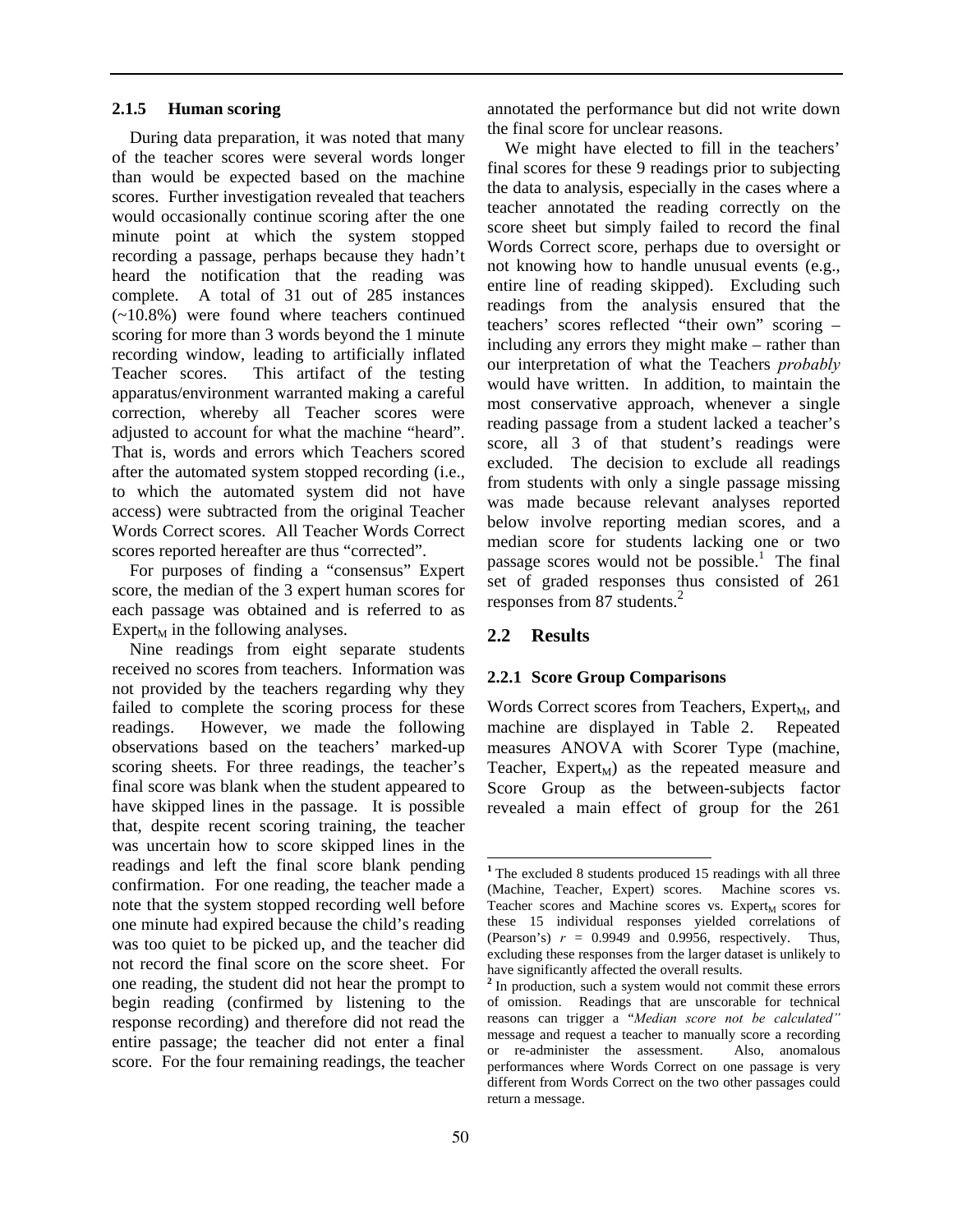readings<sup>3</sup>,  $F(2, 520) = 9.912$ ,  $p < .01$ ,  $\omega^2 < .001$ . Post-hoc pairwise comparisons <sup>4</sup> showed that Words Correct scores from Teachers were higher on average than both the machine and  $Expert_M$ scores (higher by 1.559 and 0.923 words correct, respectively; both *p'*s < .05). On the other hand, Machine and  $Expert_M$  scores did not differ significantly from each other (diff  $= 0.636$ ).

Although the ANOVA showed that the means In the above analysis were significantly different, the effect size was negligible:  $\omega^2$  was = .0002, indicating that Score Group by itself accounted for less than 1% of the overall variance in scores. These results indicate that, for all 261 passages, the  $Expert_M$  and machine scores were statistically comparable (e.g., within 1 word correct of each other), while Teachers tended to assign slightly – but not meaningfully – higher scores, on average.

Next, comparisons were made using the median value of each student's three readings. Median Words Correct scores for the 87 individual students were subjected to repeated measures ANOVA with the same factor (Scorer Group). Teachers' Words Correct scores were again higher than Expert<sub>M</sub> scores (diff = 1.115) and Machine scores (diff  $= 0.851$ ), but this was not statistically significant in the main analysis,  $F(2, 172) = 3.11$ , *p*  $> .05, \omega^2 < .001$ . Machine Words Correct scores were, on average, 0.264 words higher than  $Expert_M$ scores, but this, too, was not statistically significant. These results support the previous comparisons, in that machine scores fall well within ~1 word correct of scores from careful experts, while teachers tended to give scores of about 1 word correct higher than both experts and machine.

### **2.2.2 Scorer performance**

 $\overline{a}$ 

To compare reliability, the Pearson's Product Moment coefficient (*r*) was used to estimate the correlation between paired human and machine scores, and between pairs of human raters. Two types of analyses are reported. First, analyses of Words Correct scores were conducted across scorers. Next, analyses were conducted on the basis of the median Words Correct score for each student's readings (i.e., the median score across all three passages). This score reflects the "real-life" score of DIBELS ORF tests because the median score is the one that is ultimately reported according to DIBELS scoring/reporting conventions.

## **2.2.2.1.****Intra-rater reliability**

Each Teacher scored each reading once during the live grading; intra-rater reliability could thus not be

|              | <b>Words Correct</b> |             |  |
|--------------|----------------------|-------------|--|
| <b>Score</b> | 261 readings         | 87 students |  |
| <b>Type</b>  | Mean $(SD)$          | Mean $(SD)$ |  |
| Teacher      | 84.3 (42.5)          | 84.0(42.1)  |  |
| $Expert_M$   | 83.4 (42.3)          | 82.9(41.8)  |  |
| Machine      | 82.8 (39.6)          | 83.2(39.3)  |  |

Table 2. Mean Words Correct for all readings and all students.

estimated for the Teacher group. During Expert rating, a randomly selected 5% of the passages were presented again for rating to each scorer. Overall Expert intra-rater reliability was 0.9998, with intra-rater reliability scores for Expert 1, Expert 2, and Expert 3 at 0.9996, 1.0, and 1.0, respectively. These results indicate that Expert human scorers are extremely consistent when asked to provide Words Correct scores for reading passages when given the opportunity to listen to the passages at a careful, uninterrupted pace. The automated scoring system would produce the exact same score (reliability  $= 1.0$ ) every time it scored the same recordings, making its reliability comparable.

## **2.2.2.2. Inter-rater reliability**

Pearson's *r* was used to estimate the inter-rater reliability. All three Experts scored all passages, whereas any particular Teacher scored only a subset of the passages; thus, the Teacher's score was used without consideration of which teacher provided the score. Inter-rater reliability results are summarized in Table 3.

<sup>&</sup>lt;sup>3</sup> For both ANOVAs, uncorrected degrees of freedom are reported but reported F values are corrected using Huynh-Feldt estimates of sphericity.

<sup>4</sup> Using Bonferroni adjustment for multiple comparisons.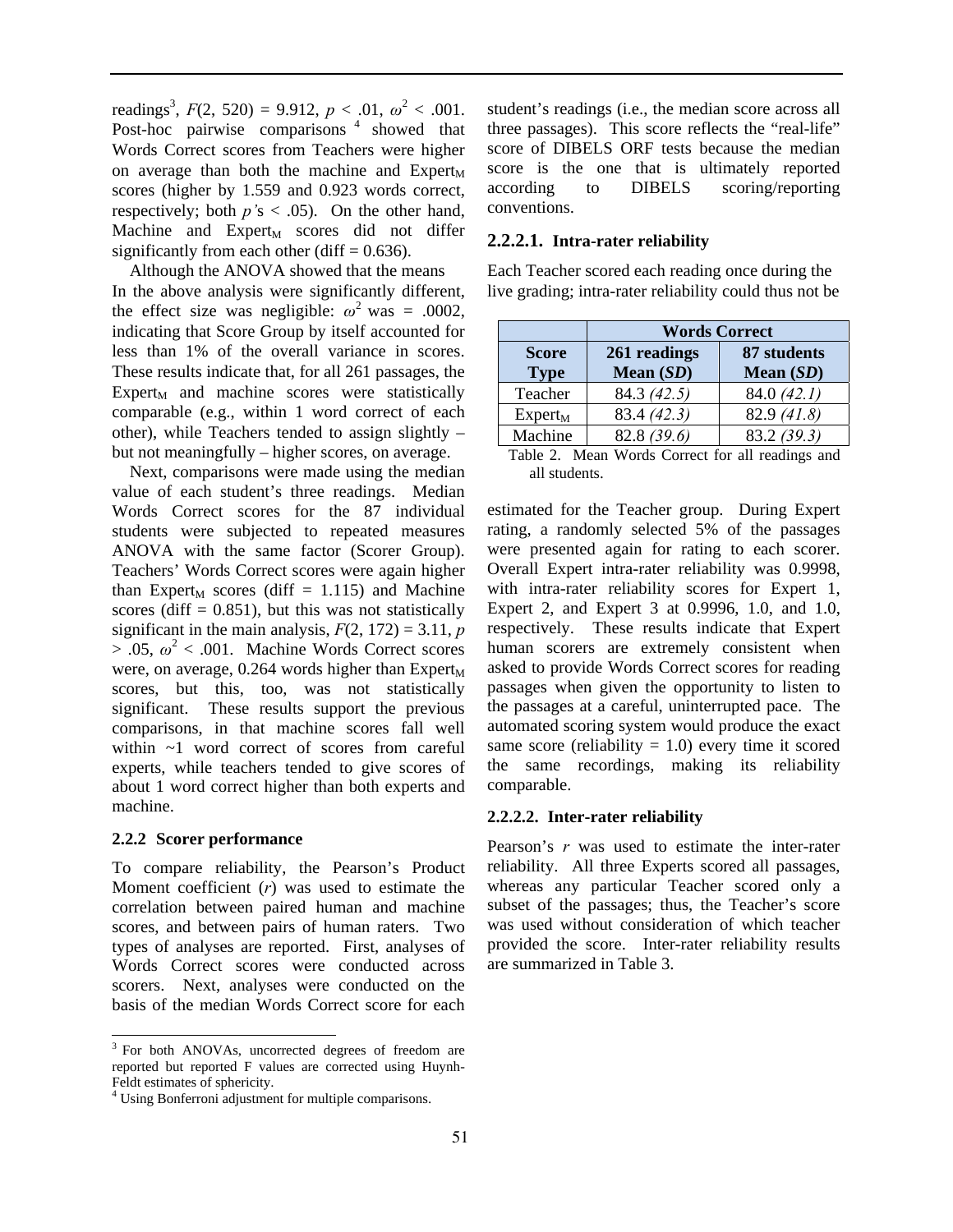| Reliability $(N = 261)$ |         |          |          |  |  |  |
|-------------------------|---------|----------|----------|--|--|--|
|                         | Teacher | Expert 1 | Expert 2 |  |  |  |
| Expert 1                | 0.998   |          |          |  |  |  |
| Expert 2                | 0.999   | 0.999    |          |  |  |  |
| Expert 3                | 0.998   | 0.999    | 0.999    |  |  |  |
|                         |         |          |          |  |  |  |

Table 3. Inter-rater reliability estimates for Expert scorers.

To provide a measure of a "consensus" expert score, the median score from all 3 Experts was derived for each passage, and then compared with the Teacher score. This comparison (Teacher vs. Expert<sub>M</sub>) yielded a reliability of 0.999,  $p < .01$ . As shown in Table 3, all inter-rater reliability estimates are extremely high, indicating, in part, that teachers in the classroom produce scores that do not differ systematically from those given by careful experts.

#### **2.2.3 Human-machine performance**

Pearson's *r* was computed to estimate the correlations. The different scorer groups (i.e.,  $Expert<sub>M</sub>$ , Teacher, and Machine) provided similarly consistent scoring, as evidenced by high correlations between scores from the three groups. These correlations were maintained even when data were broken down into individual grades. Table 4 reveals correlations between Words Correct scores provided by all 3 scoring groups, for each grade individually, for all three grades combined, and finally for the median scores for all 87 students.

| Grade level (N)   | Machine<br>$\sim$ Teacher | Machine $\sim$<br>$Expert_M$ | Teacher $\sim$<br>Expert <sub>M</sub> |
|-------------------|---------------------------|------------------------------|---------------------------------------|
| $1st$ grade (54)  | 0.990                     | 0.990                        | 0.996                                 |
| $2nd$ grade (60)  | 0.990                     | 0.991                        | 0.999                                 |
| $3rd$ grade (147) | 0.964                     | 0.962                        | 0.997                                 |
| Grades 1-3 (261)  | 0.989                     | 0.988                        | 0.999                                 |
| Only medians 87   | 0.994                     | 0.994                        | 0.999                                 |

Table 4. Correlations between Words Correct scores by Experts, Teachers, and machine.

All correlations are 0.96 or higher. Correlations are highest between Teacher and  $Expert_M$ , but correlations between machine and both human groups are consistently 0.96 or above. The relatively lower correlations between human and machine scores seen in the third grade data may be attributed in large part to two outliers noted in the Figures below. If these outliers are excluded from the analysis, both correlations between human and machine scores in the third grade rise to 0.985. (See below for discussion of these outliers.)

#### **2.2.4.1. Teacher vs. Machine performance**

Pearson's *r* was used to estimate the correlation between Teacher and Machine scores. First, the Teacher-generated Words Correct score and Machine-generated Words Correct scores were obtained for each of the 261 individual recordings, where the correlation was found to be  $r = 0.989$ , *p*  $< 0.01$ .



Figure 1. Words Correct (WC) scores from Teachers and Machine; response level ( $n = 261$  responses)

Figure 1 shows a small number of outliers in the scatterplot (circled in red). One outlier (human  $=$ 3, machine  $= 21$ ) came from a student whose low level of reading skill required him to sound out the letters as he read; machine scores were high for all 3 recordings from this reader. One outlier (human  $= 21$ , machine  $= 10$ ) occurred because the reader had an unusually high pitched voice quality which posed a particular challenge to the recognizer. Two outliers (human  $= 141$ , machine  $= 76$ ; human  $= 139$ , machine  $= 104$ ) suffered from a similar recording quality-based issue whereby only some of the words were picked up by the system because the student read rapidly but quietly, making it difficult for the system to consistently pick up their voices. That is, for these calls the Teacher was close enough to hear the students' entire reading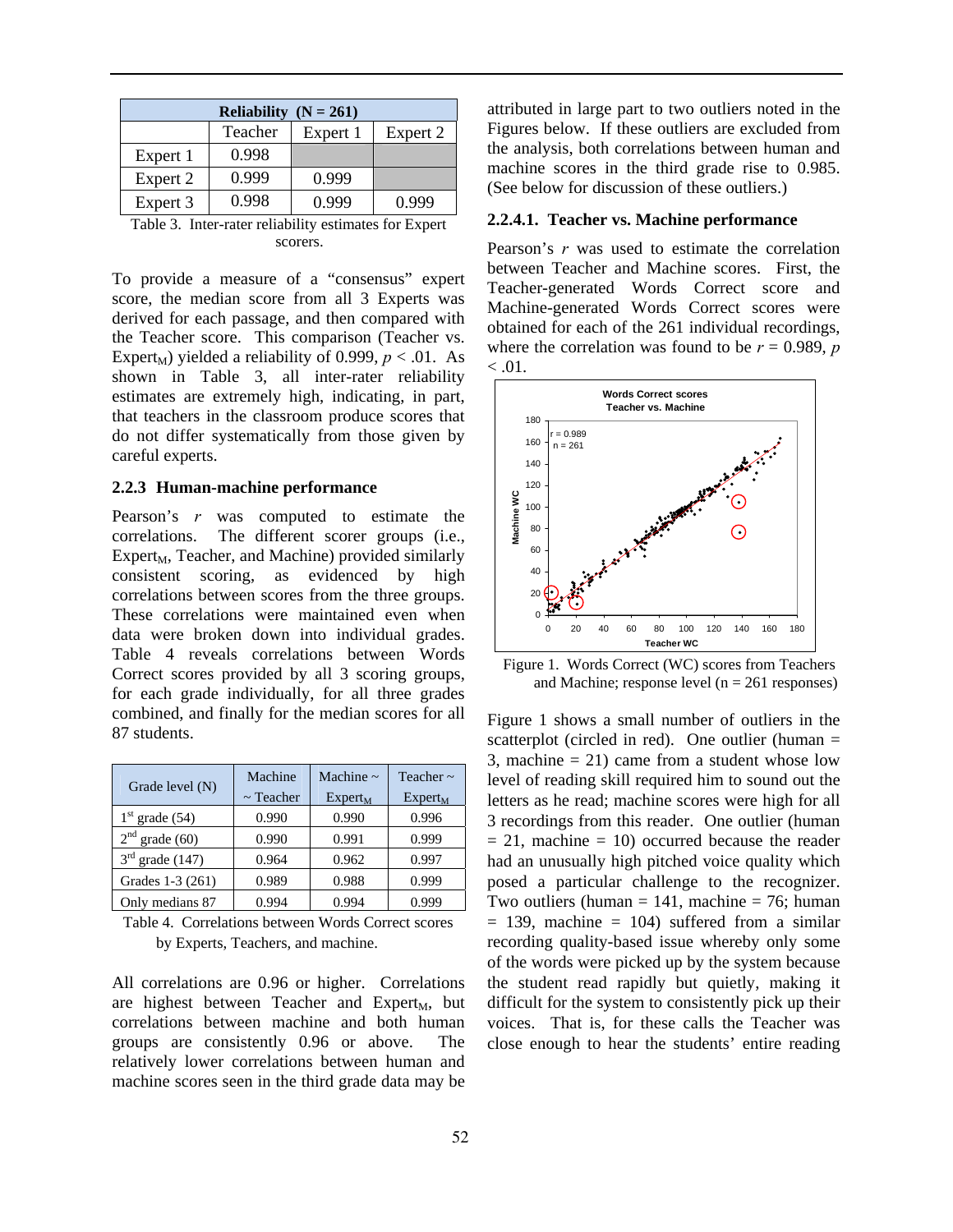but the machine picked up only some of the words due to distance from the telephone handset.<sup>5</sup>

Next, median Words Correct scores for each student were computed. Median scores derived from machine and Teachers correlated at 0.994, *p* < .01 for the 87 students. These scores are presented in Figure 2.



Figure 2. Words Correct (WC) scores from Teachers and Machine scoring at the reader level  $(n = 87)$ .

Figure 2 shows that some of the outliers visible in the individual recording data disappear when the median score is computed for each student's reading performance, as would be expected.

#### **2.2.4.2. Expert vs. Machine performance**

The median of the 3 expert human scores for each passage (Expert<sub>M</sub>) was compared to the Machine score. The correlation between machine-generated Words Correct scores and  $Expert_M$ -generated Words Correct scores was 0.988,  $p < .01$ , for the 261 individual readings, and 0.999,  $p < .01$ , for the median (student-level) scores. These results are displayed in Figure 3.

Figure 3 shows that two notable outliers present in the Teacher analysis were also present in the Expert<sub>M</sub> analysis. This may be due to the fact that while the recordings were of a low enough volume to present a challenge to the automated scoring system, they were of a sufficient quality for expert human scorers to "fill in the blanks" by listening

 $\overline{a}$ 

repeatedly (e.g., with the ability to turn up the volume), and in some cases giving the student credit for a word spoken correctly even though they, the scorers, were not completely confident of having heard every portion of the word correctly. Though conjectural, it is reasonable to expect that the human listeners were able to interpolate the words in a "top down" fashion in a way that the machine was not.



Figure 3. Words Correct (WC) Machine scores vs. Expert scores for all 261 individual responses (top) and for 87 students at test level (bottom).

#### **2.2.5. Scoring Precision**

It is reasonable to assume that careful expert scorers provide the closest possible representation of how a reading *should be scored,* particularly if the Expert score represents a "consensus" of expert opinions. Given the impracticality of having a team of experts score every passage read by a child

<sup>&</sup>lt;sup>5</sup> In a production version, these recordings would return an instruction to re-administer the readings with better recording conditions or to score the recordings.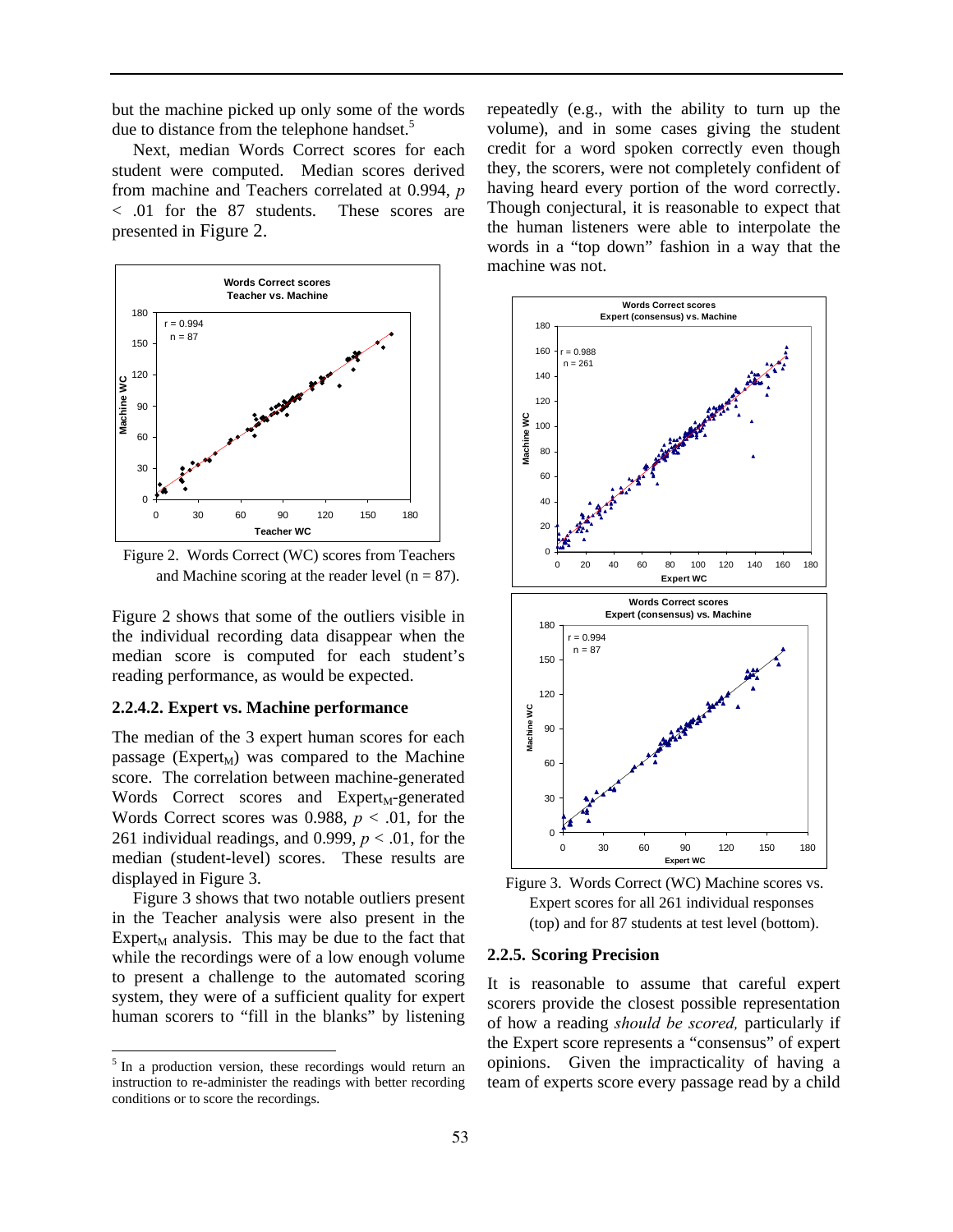in the classroom, automated machine scoring might provide the preferred alternative if its scores can be shown to be consistent with expert scores. To explore the consistency between scores from Teachers and scores from the machine with scores provided by Experts, Teacher and Machine scores were compared against the median Expert score for each call using linear regression.

The standard error of the estimate  $(SE<sub>E</sub>)$  for the two human groups was computed. The  $SE_E$  may be considered a measure of the accuracy of the predictions made for Teacher and Machine scores based on the (median, "consensus") Expert scores. Figure 4 below shows a scatterplot of the data, along with the  $R^2$  and  $SE_E$  measures for both Teacher and machine scores based on  $Expert_M$ scores.

Scores from Teachers and Machine produce very similar regression lines and coefficients of determination  $(R^2 = 0.998$  and 0.988 for Teachers and Machine, respectively). The figure also shows that, compared with the Machine scores, Teachers' scores approximate the predicted  $Expert_{Med}$  scores more closely ( $SE_E$  for Teachers = 1.80 vs. 4.25 for machine). This disparity appears to be driven by diverging scores at the upper and lower end of the distribution, as might be expected due to relatively smaller numbers of scores at the ends of the distribution.



Figure 4. Median Words Correct scores from Machine (red squares) and Teachers (blue triangles) plotted against median Expert scores for 87 students. S.E.E. = Standard error of estimate.

## **3 Summary/Discussion**

Correlations between human- and machine-based Words Correct scores were found to be above 0.95 for both individual reading passages and for median scores per student. The machine scoring was consistent with human scoring performed by teachers following along with the readings in real time  $(r = 0.989)$ , and was also consistent with human scoring when performed by careful expert scorers who had the ability to listen to recorded renditions repeatedly  $(r = 0.988)$ . Correlations were consistent with those between expert scorers (all *r'*s between 0.998 and 0.999) and between Teachers and Experts  $(r = 0.999$  and 0.988, respectively).

These results demonstrate that text-independent machine scoring of Words Correct for children's classroom reading predicts human scores extremely well (almost always within a word or two).

## **Acknowledgments**

The authors acknowledge useful feedback from the anonymous reviewers that improved this paper.